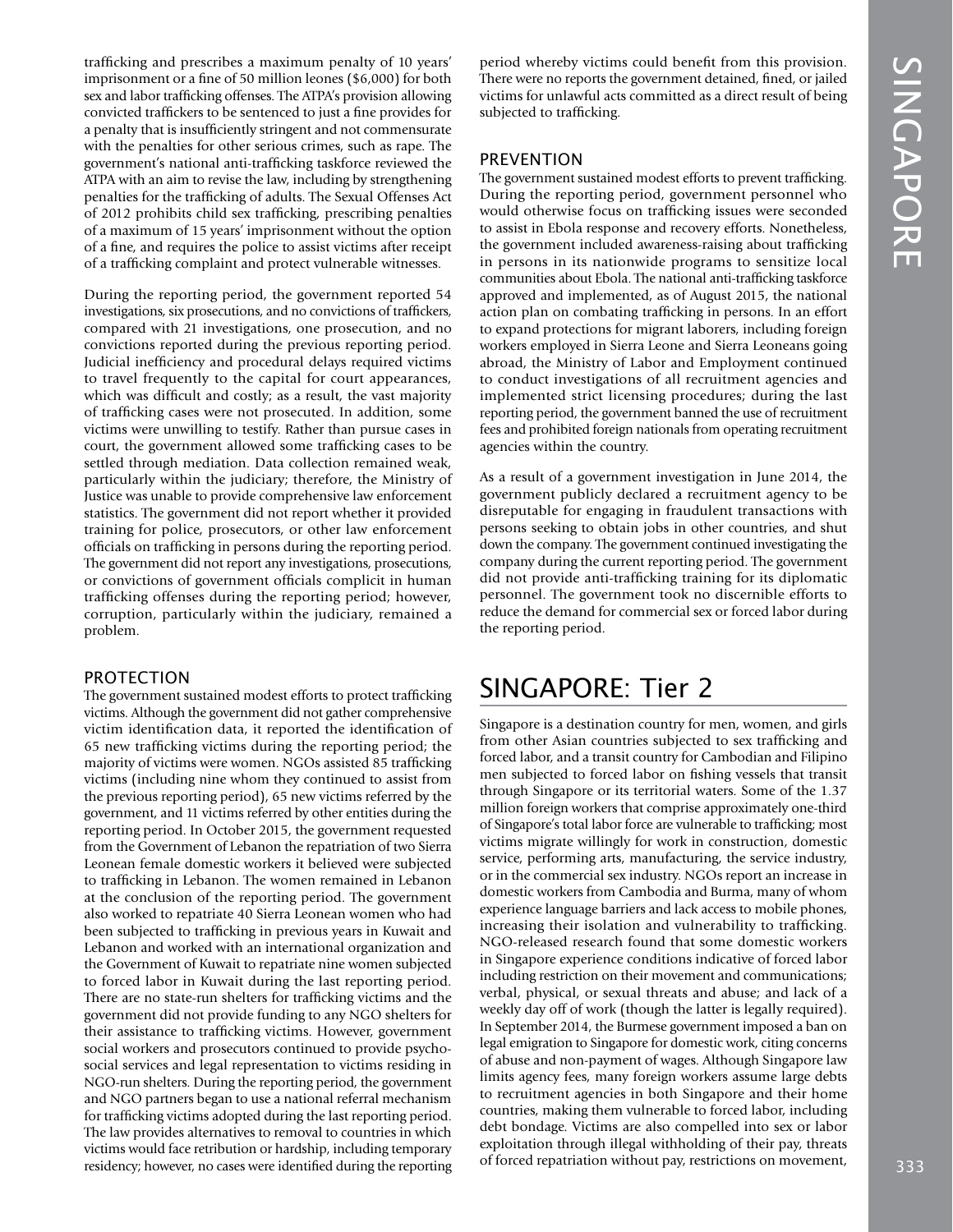and physical and sexual abuse. Passport confiscation, although illegal, remains a widespread and largely accepted practice; research conducted by the government in 2014 found six out of 10 foreign work permit holders did not possess their passports and work permits. Foreign workers have credible fears of losing their work visas and being deported, since employers have the ability to repatriate workers legally at any time during their contracts with minimal notice. Unscrupulous employers exploit the non-transferability of low-skilled work visas to control or manipulate workers. Some employers in Singapore rely on repatriation companies to seize, confine, and escort foreign workers to the airport for departure from Singapore, including through the use of assaults, threats, and coercion, to prevent them from complaining about abuses to authorities.

Foreign women sometimes enter Singapore with the intention of engaging in prostitution but are subjected to forced prostitution under the threat of serious harm, including financial harm, or other forms of coercion. Child sex trafficking involving both foreign and Singaporean boys and girls occurs in Singapore, and there have been cases of Singaporean men engaging in child sex tourism in other countries. Men are subjected to forced labor on long-haul fishing vessels that depart from Singapore or dock in Singaporean ports; some agencies in Singapore use deceptive tactics to recruit Filipino and Cambodian men for this work. Some foreign seamen reportedly suffer severe abuse by fishing boat captains, the inability to disembark from their vessels—sometimes for years—the inability to terminate their contracts, and non-payment of wages. Some of these men transit Singapore before embarking onto vessels from ports in other countries.

The Government of Singapore does not fully meet the minimum standards for the elimination of trafficking; however, it is making significant efforts to do so. The government increased training for front-line law enforcement officers and obtained its first conviction under the 2015 anti-trafficking law. In that case, the convicted sex trafficker received a stringent sentence of six years and three months' imprisonment and a fine of 30,000 Singaporean dollars (\$22,400). Authorities initiated one additional child sex trafficking prosecution, and 11 other suspects remained under investigation—including one for labor trafficking offenses. Singapore has never convicted a labor trafficker. The government expanded some assistance to victims through government programs for vulnerable groups, but did not ensure all victims systematically received protection. The government launched a new national approach against trafficking in persons to follow on the work completed under its national action plan, which was completed in 2015. Singapore acceded to the 2000 UN TIP Protocol in September 2015.



## RECOMMENDATIONS FOR SINGAPORE:

Using the 2015 anti-trafficking law, increase investigations and prosecutions of trafficking offenses, including debt bondage, and convictions and punishments of both sex and labor traffickers; increase specialized training for officials on use of the new law to identify victims and investigate cases, with a

focus on identifying non-physical forms of coercion; increase resources for investigative and prosecutorial training on human trafficking for Ministry of Manpower officials who handle labor violations; dedicate a budget for specialized trafficking victim protection, develop formal policies to ensure all victims receive robust protections, and provide increased funding to non-governmental shelters assisting potential victims; improve victim identification procedures, with a focus on psychological coercion, to ensure victims are not punished for acts committed as a result of being subjected to trafficking; provide all victims incentives to participate in investigations and prosecutions, including through legal assistance to seek compensation and temporary employment passes, transparent communication with service providers during the duration of court cases, and a victim-centered approach to law enforcement efforts; expand cooperation with and funding to NGOs, particularly in victim protection and support; and increase awareness campaigns to encourage public support of anti-trafficking efforts.

#### PROSECUTION

The government achieved the first conviction under its trafficking law, but overall trafficking prosecutions and convictions remained limited. The Prevention of Human Trafficking Act prohibits all forms of human trafficking and prescribes penalties of up to 10 years' imprisonment and fines up to 100,000 Singapore dollars (\$75,700), which are sufficiently stringent and commensurate with those prescribed for other serious crimes. In addition, article 140 of the Women's Charter prohibits forced prostitution involving detention or physical force and article 141 prohibits the movement of women and girls for "trafficking" but does not define the term. Penalties prescribed for sex trafficking offenses in the Women's Charter include a maximum of five years' imprisonment, which are sufficiently stringent but not commensurate with other serious crimes.

In 2015, authorities investigated 50 potential sex trafficking cases, four of which, involving 12 suspects, were substantiated as trafficking cases; 26 cases were dismissed without further action; and 20 cases involving 15 suspects were investigated for other offenses. Among the cases positively identified as sex trafficking, the courts prosecuted and convicted one suspect for child sex trafficking under the new trafficking law; the suspect was sentenced to six years and three months' imprisonment and a fine of 30,000 Singaporean dollars (\$22,400). One additional suspect was charged under the trafficking law for child sex trafficking and is pending court proceedings, and 10 other suspects remain under investigation for violation of the trafficking law. Authorities investigated 55 potential labor trafficking cases; one case remains under investigation for violation of the anti-trafficking law, and the others were addressed as employment-related complaints or dismissed. The government initiated prosecution of a Singaporean couple who allegedly starved a domestic worker, forced her to work excessive hours, and restricted her access to communication under the Employment of Foreign Manpower Act (EFMA) for a lesser offense which carries a maximum punishment of a one-year prison term or the option of a fine; the couple pled guilty and had not been sentenced by the close of the reporting period. Labor trafficking charges were dismissed in four cases initiated in the previous year; officials pursued lesser offenses under the EFMA. In comparison, the government prosecuted 11 suspects and did not convict any traffickers in 2014. The government incorporated anti-trafficking materials into its routine training for front-line police and Ministry of Manpower enforcement officers. However, authorities continued to face